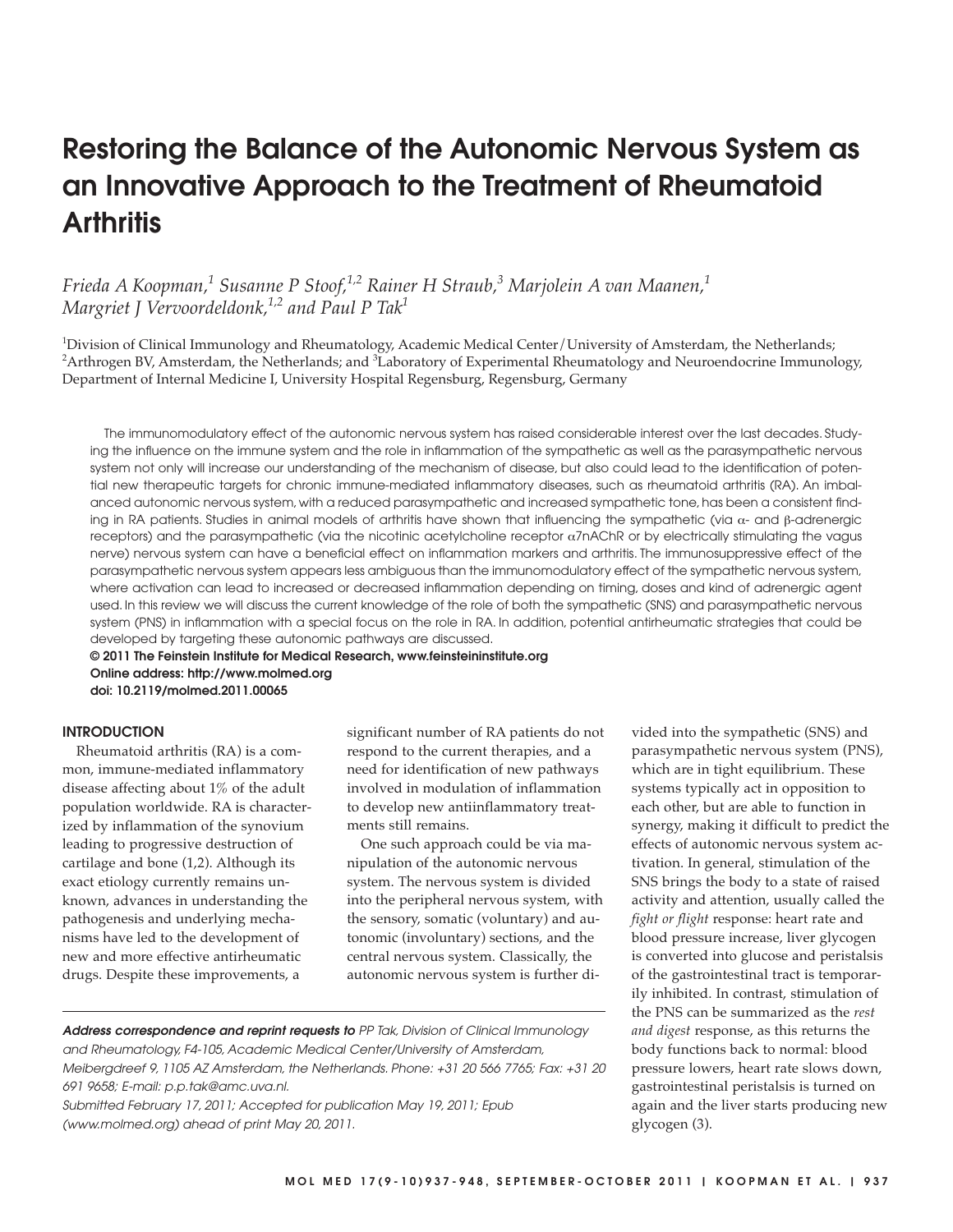It has become apparent that the nervous system has multiple anatomical and physiological connections with the immune system. Through these pathways, the nervous and immune systems have extensive communications using neurotransmitters, cytokines and endocrine hormones (4). Consequently, the nervous system is able to detect and regulate inflammation in peripheral tissues and is involved in maintaining immune homeostasis. An overview of the role of the autonomic nervous system in inflammation is shown in Figure 1.

Several observations have supported the notion that there may be an interaction between the nervous system and inflammation in RA. For instance, it has been reported that hemiplegic patients who develop RA do not develop arthritis on their hemiplegic (denervated) side (5). This eventually led to the hypothesis that experimental modulation of the body's neural pathways involved in regulating inflammation could potentially lead to the development of new treatment options for different inflammatory diseases, including RA.

#### **SYMPATHETIC NERVOUS SYSTEM**

# **Functional Anatomy of the Sympathetic Nervous System**

The autonomic nervous system runs from the central nervous system to the peripheral organs through two different neurons: the *preganglionic* and the *postganglionic neurons*. The cell body of a preganglionic neuron is located in the central nervous system, between the first thoracic (Th1) and third lumbar (L3) spinal cord segments, from where its axon connects to the postganglionic neuron. Subsequently, the axon of the postganglionic neuron projects to the target organ (6).

All regions of the body receive sympathetic innervation. This enables the SNS, together with the hypothalamic pituitary-adrenal (HPA) axis, to be a key peripheral regulator in maintaining internal homeostasis. Although discussion of the HPA axis is beyond the scope of



**Figure 1.** The role of the autonomic nerve system in rheumatoid arthritis. The autonomic nervous system is divided into the sympathetic (left) and parasympathetic (right) nervous system. Cell bodies of preganglionic sympathetic neurons are located in the central nervous system, between the first thoracic (Th1) and third lumbar (L3) spinal cord segments, from where its axon connects to the postganglionic neurons. Parasympathetic preganglionic neurons are found in the brainstem and the second through fourth sacral (S2–S4) spinal cord segments. The parasympathetic nervous system mainly consists of the vagus nerve, the tenth cranial nerve. The heart (A) is innervated by both the sympathetic and parasympathetic nervous system. Heart rate variability (HRV) is a technique to determine the balance of the autonomic nervous system. In rheumatoid arthritis patients, this balance can be altered compared with healthy individuals. This imbalance is caused by a dominant influence of the sympathetic nervous system instead of the parasympathetic nervous system, which under normal conditions, to a great extent, determines HRV. Both lymphoid organs (spleen and lymph nodes) (C) and joints (D) are innervated directly by the sympathetic nervous system, but no innervation of the vagus nerve (parasympathetic nervous system) has been found. Stimulating the vagus nerve and thereby reducing inflammation (a concept known as the cholinergic antiinflammatory pathway) does, however, need the presence of the spleen. Fibers of the vagus nerve end in the celiac-superior mesenteric plexus (B), further innervation of the spleen via the splenic nerve has been found to contain only catecholaminergic fibers from the sympathetic nervous system. It is not known how the vagus nerve can signal via the spleen without direct innervation, but it is proposed that the catecholaminergic splenic nerve transmits the parasympathetic signal toward the spleen. Inflammation is registered in the brain via the circulation, but also via the afferent vagus nerve (E). Subdiaphragmatic vagotomy inhibits signaling of inflammation toward the brain. As the joint is not innervated by the vagus nerve, most likely direct detection of joint inflammation is not possible.

this review, it must be mentioned that this axis and the SNS are involved in a mutual, positive feedback loop and activation of one system usually activates the other as well (7). When homeostasis is disturbed, both the HPA axis and the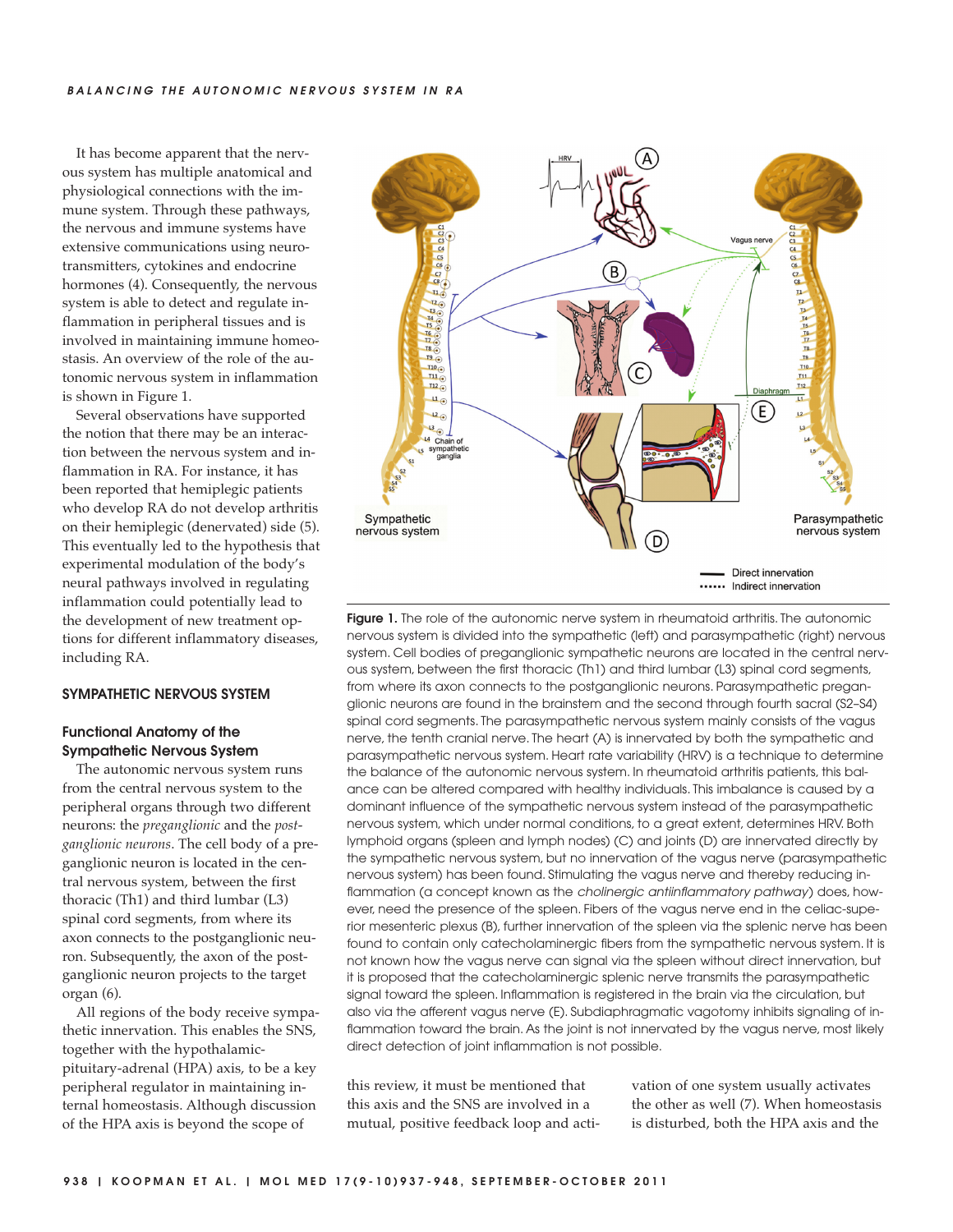SNS become activated to restore the internal milieu.

Catecholamines, such as epinephrine (adrenaline), norepinephrine (noradrenaline, NE) and dopamine, are released by the adrenal gland or nerve tissue and act as sympathomimetic hormones or neurotransmitters. In response to a stimulus, most sympathetic postganglionic neurons release NE, which subsequently activates adrenergic receptors (ARs) on the peripheral target tissue. There are two adrenergic receptor types ( $α$ - and  $β$ -AR), and both exhibit a different affinity for NE, depending on the receptor subtype (α1, α2, α3, β1 or β2) and the tissue where they are expressed (8). The effect of NE on the different receptors also depends on the receptor's local concentration in the synaptic cleft: a high NE concentration  $(1-100 \mu \text{mol/L})$  acts on both α- and β-ARs, but at low concentrations  $(\leq 0.1 \mu \text{mol/L})$ , NE predominantly stimulates  $α$ -ARs (9).

# **General Role of Sympathetic Nervous System in Inflammation**

The regulatory function of the SNS includes monitoring and influencing immune homeostasis. During an immune response, peripherally secreted proinflammatory cytokines, such as interleukin (IL)-1, IL-6 and tumor necrosis factor (TNF)-α, can signal to the brain in two ways: via the circulation (4) or through afferent fibers of the vagus nerve (10,11) (also see Role of Vagus Nerve: Cholinergic Antiinflammatory Pathway below). This can result in central activation of the SNS, which, in turn, stimulates catecholamine production in the different lymphoid organs via the efferent, sympathetic fibers (4,7).

Both primary (bone marrow, thymus) and secondary (spleen, lymph nodes, mucosa-associated lymphoid tissue) lymphoid organs are innervated extensively by the SNS (7,8,12). Interestingly, the distribution and density of sympathetic nerves in lymphoid organs are not stable, but appear to change in response to alterations in the microenvironment, including immune activation and changes

in cytokine release (12–14). The immune system is thereby capable of influencing the SNS and the innervation of lymphoid organs allows the SNS to influence the immune cells directly, via released NE which binds to ARs on these cells.

Cells of the adaptive immune system primarily express the β2-subtype, whereas cells of the innate immune system appear to express not only β2-, but also  $α1-$  and  $α2-ARS$  (8,12). Stimulation of these subtype receptors on macrophages can elicit different functional effects. Macrophages can be activated through α2-AR stimulation, while stimulation of the β2-AR has a suppressive effect on macrophage activity (12). For example, during late-stage sepsis, β2-ARs were upregulated on rat liver Kupffer cells, a macrophage subset, leading to inhibition of Kupffer cell function and subsequent immunosuppression (15). Thus, not only the density of SNS fibers, but also the AR binding capacity on immune cells, is adaptive to environmental needs. In addition, immune function is regulated by peptide neurotransmitters that colocalize with NE, such as neuropeptide Y and adenosine triphosphate (ATP), as well, but their exact contribution to immune regulation remains to be unraveled (12).

The role of SNS activation in immune cell functioning is complex. *In vitro* and *in vivo* studies on the effects of NE, or different adrenergic agonists and antagonists on immune cells report dissimilar results (8,12). In short, NE's effects during an immune reaction appear to be dependent on which immune cells are present, the activation state of these cells, the type and number of ARs they express (see above), and the surrounding cytokine context. Most evidence points toward the fact that SNS activity is able to inhibit the development of a T helper (Th)1 immune response and shift the Th1/Th2 balance toward a Th2 immune response (7,12). Besides influence on proliferation of immune cells and their cytokine production, the SNS also appears to be involved in regulation of leukocyte trafficking to sites of inflammation (16). The exact mechanism by which the SNS or adrenergic agents influence cell migration is as yet unknown, but this might be due to the sympathetic influence on vascular smooth muscle regulating the blood flow and thereby the lymphocyte delivery (8). It also has been shown that stress leads to changes in expression of cell adhesion molecules on immune cells (17,18), thereby possibly influencing cell migration from the blood to the site of inflammation.

## **Sympathetic Nervous System and Arthritis**

In general, RA patients have an autonomic imbalance with an overly active SNS and reduced PNS activity (19). Determining the heart rate variability with an electrocardiogram is an established technique to evaluate this autonomic balance. A low variability in heart rate reflects an increase in SNS activity and reduced PNS activity (Figure 1A). In established RA, it has been suggested that stress may aggravate disease activity. Minor stress (lasting from minutes to a few days with small intensity), that is, *daily hassles*, may lead to a short rise of neurotransmitters and hormones, and could increase disease activity in RA patients (20). The role of the stress response is however far from clear. The Lewis rat, for instance, has a defective stress response system and is much more sensitive to the development of arthritis than F344 rats, which are characterized by a hyperactive SNS (21).

#### β**2-Adrenergic Receptor Expression and Function in Rheumatoid Arthritis**

β2-ARs have been shown to have a role in the time-dependent, immunomodulating effect of the SNS (22–24) and they are expressed on innate and adaptive immune cells of humans and rodents (7). Peripheral blood mononuclear cells (PBMCs), specifically monocytes, B cells and CD8<sup>+</sup> T cells, from RA patients express lower levels of β2-ARs compared with healthy subjects (25) and the receptor density on RA synovial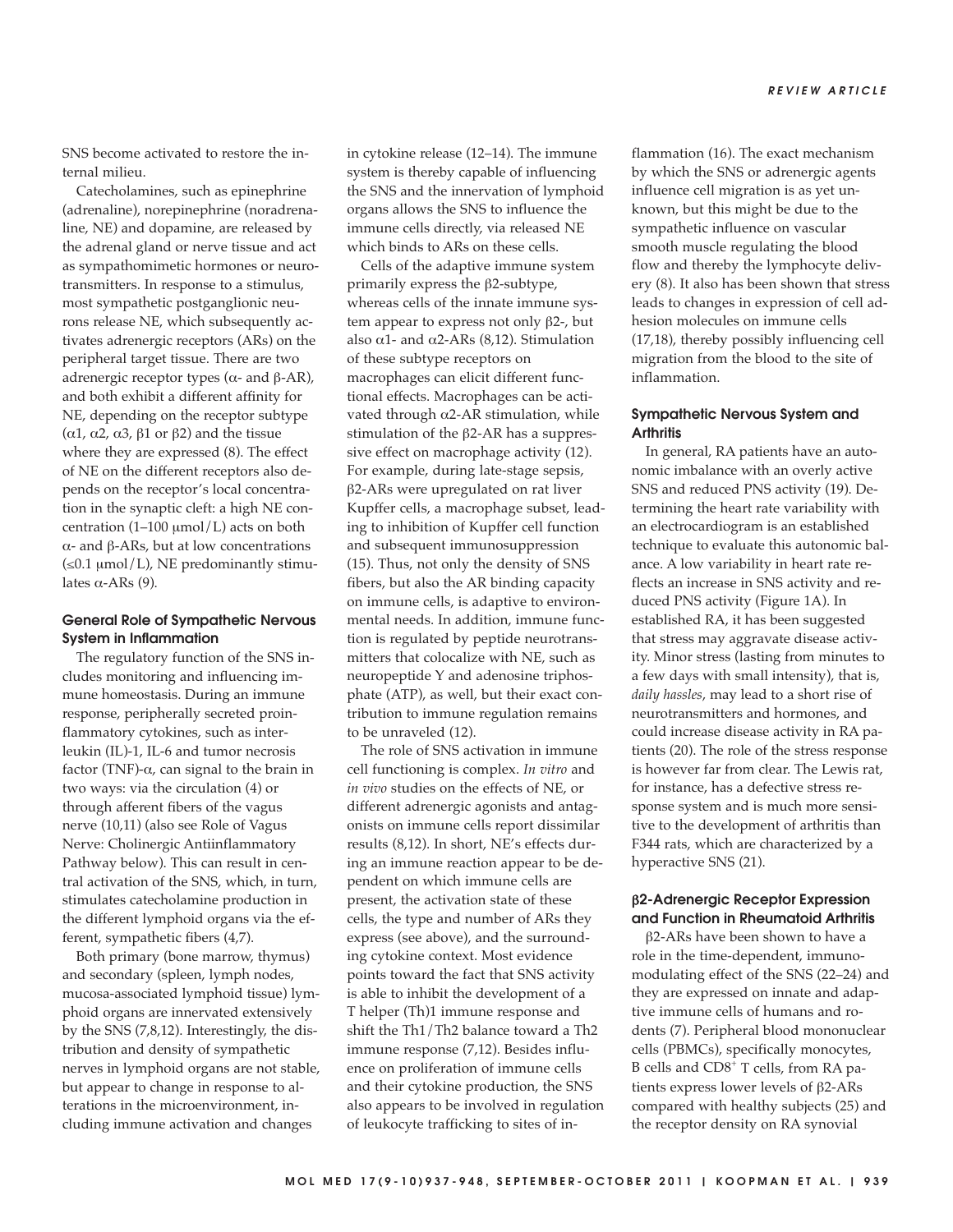fluid lymphocytes is even less (26). RA PBMCs therefore also are less responsive to NE treatment compared with healthy subjects: upon NE administration *in vitro* (25,27) they are less effective in suppressing T-cell activation and proliferation, and the stimulated cytokine response was not decreased as much. In active systemic and polyarticular juvenile RA there is a diminished cAMP production upon β2-AR stimulation, indicating a defective neuroimmune response (28).

#### **a-Adrenergic Receptor Expression and Function in Rheumatoid Arthritis**

The role of  $\alpha$ -AR subtypes in arthritis is less clear. As mentioned above, only cells from the innate immune system appear to express  $α$ -ARs  $(8,12)$ . Normally, α1-ARs are expressed only on natural killer cells, whereas α2-ARs are present on natural killer cells, monocytes and macrophages (12). However, *in vitro* studies showed that treating normal monocytes with β2-AR agonists can induce expression of the α1-AR subtype (29). On the contrary, in RA patients with high disease activity, catecholamines mainly mediate their effect through  $α1$ -ARs on PBMCs (30,31), while showing a decreased density of β2-ARs (25,31). Functional α1-ARs also appeared to be upregulated on leukocytes of juvenile idiopathic arthritis patients, while being absent on leukocytes from healthy donors, and stimulation of these receptors induced higher IL-6 levels (32). Furthermore, stimulation of  $\alpha$ 2-ARs can initiate proliferation of fibroblast-like synoviocytes (FLS) in the joint (12,30), which will lead to increased production of cytokines, proteases and chemokines. Subsequently, more immune cells may be recruited to the joint, eventually resulting in the cartilage destruction typically seen in RA. It has been suggested that  $\alpha$ -ARs might become more relevant in a later stage of chronic inflammation, coinciding with decreased numbers of β-ARs. This observation has been called the β-to-αadrenergic shift (30).

# **Immunomodulatory Effect of Agents Targeting the Sympathetic Nervous System in Animal Models of Arthritis**

Intervening with SNS activity may influence the inflammatory process seen in RA, either locally or systemically. To date, clinical testing of AR agents as a treatment option for RA patients has not been performed and our current knowledge is based on data obtained in animal models of arthritis. In the sections below, the results of these studies are discussed and in Table 1 the available experiments are summarized.

**Time-dependent effect of adrenergic intervention.** Studies with AR drugs in animal models of arthritis showed conflicting results: both exacerbating and ameliorating effects of AR agonists on arthritis severity were seen (22,23,33,34). This might be due to the timing of drug administration, and it is now well established that the SNS induces time dependent, immunomodulating effects in arthritis models: prior to arthritis induction and in the asymptomatic phase, SNS activation has a proinflammatory effect, whereas, after onset of arthritis, SNS activation may inhibit inflammation (24,30,35). This was nicely shown in a collagen-induced arthritis (CIA) mouse model in mice in which chemical sympathectomy (leading to a 75% reduction in NE production) was initiated by intraperitoneal (i.p.) injections with 6-hydroxydopamine (6-OHDA) at different time points (35) (see also Table 1). The transition phase from pro- to antiinflammatory effects by the SNS is thought to lie between day 30 and day 55 after immunization in murine CIA (14,35). It has been suggested that the early, proinflammatory effects are caused by SNS-induced redistribution, migration and chemotaxis of leukocytes toward the site of inflammation (30,35). Interestingly, the influence of the SNS on CD4<sup>+</sup> CD25+ T cells seems to have a role in arthritis severity. SNS intact, splenectomized (to minimize endogenous CD4<sup>+</sup> T cells), recipient CIA mice received either CD4<sup>+</sup>CD25<sup>+</sup> T cells from SNS-intact CIA mice or from sympathectomized CIA

mice. The CD4<sup>+</sup>CD25<sup>+</sup> T cells that were influenced by an intact SNS promoted arthritis compared with the SNS deprived CD4<sup>+</sup>CD25<sup>+</sup> T cells. Thus, it appears likely that the SNS has an effect on the FoxP3– subset of proinflammatory CD4<sup>+</sup>CD25<sup>+</sup> T cells. The CD4<sup>+</sup>CD25<sup>+</sup> T cells from the sympathectomized CIA mice also displayed a reduced cytokine response (36).

β**2-Adrenergic receptor agonists or antagonists in experimental arthritis.** To our knowledge, no studies on the effect of β1-agonists on experimental arthritis have been performed. β2-ARs presumably play an important role in the timedependent, immunomodulating effect of the SNS. In studies that used the adjuvant-induced arthritis (AIA) model in rats, treatment with β2-AR agonists resulted in worsening of disease severity, when this was initiated prior to or at the time of adjuvant challenge (22,24), while administration of β2-AR antagonists started prior to adjuvant challenge significantly reduced the severity of joint injury and delayed disease onset (22,23). Furthermore, initiating β2-AR agonist treatment at or after onset of disease also led to a reduction in disease severity (24) (Table 1).

α**-Adrenergic receptor agonists or antagonists in experimental arthritis.** *In vivo* studies on the function of α-AR subtypes in experimental arthritis have shown opposing results. Blocking with a nonspecific antagonist of α-AR (both α1 and/or  $\alpha$ 2-AR) has a different effect on disease severity depending on the time that the agent is given (23,24). If administrated at disease onset, it reduces the severity of disease, but aggravation of disease severity is observed when given prior to immunization (24). Specific blocking of the  $\alpha$ 1-AR with an antagonist prior to disease onset did not result in an effect on experimental arthritis (23,33), but using an α2-AR antagonist does increase arthritis severity in experimental arthritis in Sprague-Dawley rats (33). The aggravation of arthritis when treated with a nonspecific  $\alpha$ -AR antagonist, when given before immunization, might,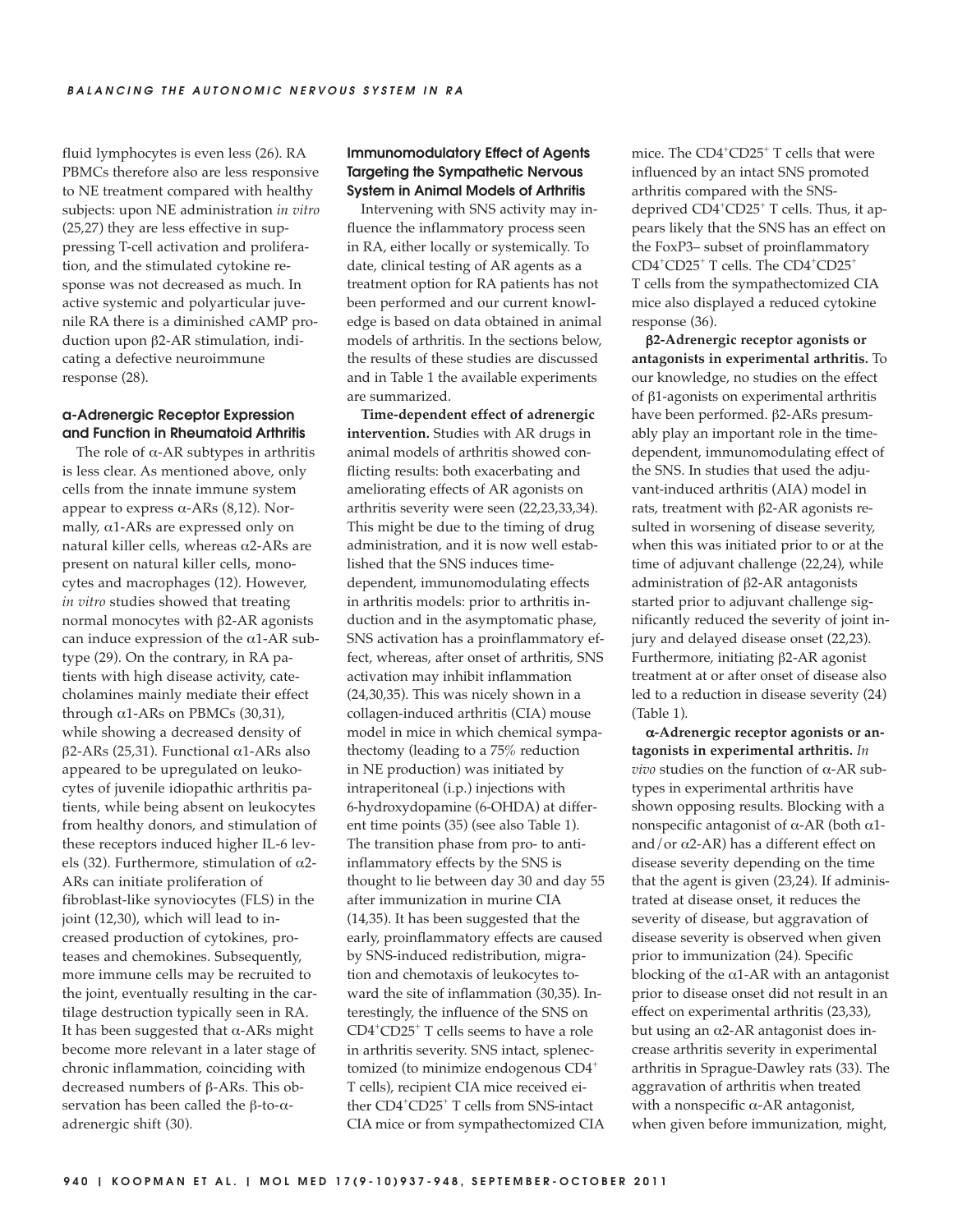Table 1. Overview of studies describing the role of the sympathetic nervous system using adrenergic receptor drug intervention in experimental animal models of rheumatoid arthritis.

| Effect on SNS                                                                           | Intervention                                                           | Arthritis model                                        | Time point start<br>intervention                                  | Effect on arthritis                                       | Authors      |
|-----------------------------------------------------------------------------------------|------------------------------------------------------------------------|--------------------------------------------------------|-------------------------------------------------------------------|-----------------------------------------------------------|--------------|
|                                                                                         |                                                                        | Single interventions                                   |                                                                   |                                                           |              |
| Catecholamine depletion                                                                 | <b>ADMX<sup>a</sup></b><br>Systemic<br>sympathectomy<br>$(6$ -OHDA $)$ | AIA (Sprague-Dawley rats)<br>CIA (DBA/1 mice)          | Prior to immunization<br>Prior to immunization                    | Decreased severity<br>Reduced severity                    | (22)<br>(35) |
|                                                                                         | Systemic<br>sympathectomy<br>$(6$ -OHDA)                               | CIA (DBA/1 mice)                                       | After disease onset,<br>during active disease                     | Increased severity                                        | (35)         |
|                                                                                         | Reserpine                                                              | AIA (Sprague-Dawley rats)                              | Prior to immunization                                             | Reduced severity +<br>delayed onset                       | (23)         |
|                                                                                         | Reserpine<br>Reserpine<br>(intraarticular<br>injection)                | AIA (Sprague-Dawley rats)<br>CIA (DBA/1 mice)          | At disease onset<br>After disease onset,<br>during active disease | Reduced severity<br>Reduced severity<br>in injected joint | (23)<br>(41) |
| $\alpha$ 1-AR antagonist                                                                | Prazosin                                                               | AIA (Sprague-Dawley rats)                              | Prior to immunization                                             | No effect                                                 | (22, 33)     |
| $\alpha$ 2-AR agonist                                                                   | Clonidine<br>NE (high dose)                                            | AIA (Sprague-Dawley rats)<br>AIA (Sprague-Dawley rats) | Prior to immunization<br>Prior to immunization                    | Reduced severity<br>Reduced severity                      | (33)<br>(33) |
| $\alpha$ 2-AR antagonist                                                                | Yohimbine<br>Yohimbine                                                 | AIA (Sprague-Dawley rats)<br>AIA (Sprague-Dawley rats) | Prior to immunization<br>Prior to immunization                    | No effect<br>Increased severity                           | (23)<br>(33) |
| $\alpha$ -AR antagonist                                                                 | Phentolamine                                                           | AIA (Lewis rats)<br>AIA (Lewis rats)                   | At time of immunization<br>At disease onset                       | Increased severity<br>Reduced severity                    | (24)<br>(24) |
|                                                                                         | Phenoxybenzamine                                                       | AIA (Sprague-Dawley rats)                              | Prior to immunization                                             | No effect                                                 | (23)         |
| $\beta$ 1-AR antagonist                                                                 | Metoprolol                                                             | AIA (Sprague-Dawley rats)                              | Prior to immunization                                             | No effect                                                 | (23)         |
| $\beta$ 2-AR agonist                                                                    | Terbutaline                                                            | AIA (Lewis rats)<br>AIA (Lewis rats)                   | At time of immunization<br>At disease onset                       | Increased severity<br>Reduced severity                    | (24)<br>(24) |
|                                                                                         | Salbutamol                                                             | CIA (DBA/1 mice)                                       | After disease onset,<br>during active arthritis                   | Reduced severity                                          | (34)         |
|                                                                                         |                                                                        | AIA (Sprague-Dawley rats)                              | Prior to immunization                                             | No effect                                                 | (33)         |
| $\beta$ 2-AR antagonists                                                                | <b>Butoxamine or</b><br>ICI 118,551                                    | AIA (Sprague-Dawley rats)                              | Prior to immunization                                             | Reduced severity +<br>delayed onset                       | (23)         |
|                                                                                         | <b>Butoxamine</b>                                                      | AIA (Sprague-Dawley rats)                              | At disease onset                                                  | Reduced severity                                          | (23)         |
| $\beta$ 1/ $\beta$ 2-AR agonist                                                         | Isoproterenol                                                          | AIA (Sprague-Dawley rats)                              | Prior to immunization                                             | No effect                                                 | (33)         |
| $\beta$ -AR antagonist                                                                  | Propanolol                                                             | AIA (Sprague-Dawley rats)                              | Prior to immunization                                             | Reduced severity                                          | (23)         |
|                                                                                         |                                                                        | Combined interventions                                 |                                                                   |                                                           |              |
| $\alpha$ - and $\beta$ -AR agonists +<br>$\alpha$ 1-AR antagonist                       | NE and prazosin                                                        | AIA (Lewis rats)                                       | At disease onset                                                  | Reduced severity<br>(NE effect)                           | (33)         |
| $\alpha$ - and $\beta$ -AR agonists +<br>$\alpha$ 2-AR antagonist                       | NE and yohimbine                                                       | AIA (Lewis rats)                                       | At disease onset                                                  | Increased severity<br>(combined effect)                   | (33)         |
| $\alpha$ - and $\beta$ -AR agonists +<br>$\beta$ 1-antagonist                           | NE and<br>metopropolol                                                 | AIA (Lewis rats)                                       | At disease onset                                                  | Reduced severity<br>(NE effect)                           | (33)         |
| $\alpha$ - and $\beta$ -AR agonists +<br>$\beta$ 2-AR antagonist                        | NE and butoxamine                                                      | AIA (Lewis rats)                                       | At disease onset                                                  | Reduced severity<br>(NE effect)                           | (33)         |
| Catecholamine depletion +<br>administration ( $\alpha$ -AR and<br>$\beta$ -AR agonists) | ADMX and NE                                                            | AIA (Sprague-Dawley rats)                              | Prior to immunization                                             | Increased severity<br>compared with<br><b>ADMX</b>        | (22)         |
| Catecholamine depletion +<br>$\beta$ 2-AR agonist                                       | ADMX and<br>salbutamol                                                 | AIA (Sprague-Dawley rats)                              | Prior to immunization                                             | Increased severity<br>compared with<br><b>ADMX</b>        | (22)         |

 $^{\circ}$ ADMX = adrenal medullectomy.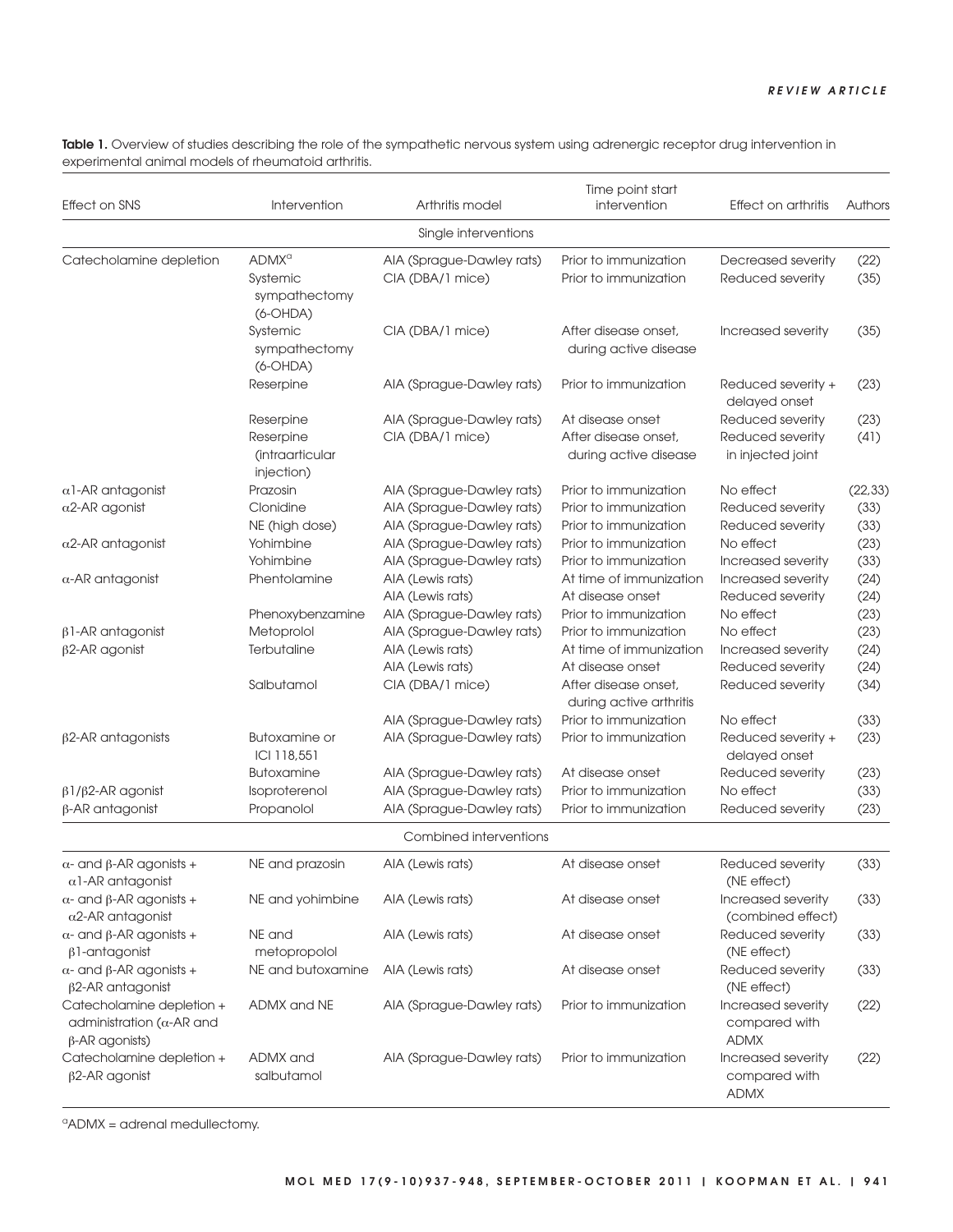therefore, be the result of an effect via the α2-AR (23,24).

Treatment with specific  $\alpha$ 2-AR agonists, given before disease onset, has a positive effect on arthritis (33). Nothing is known about the effect of specific  $\alpha$ 1-AR agonists on arthritis activity in animal models.

# **Sympathetic Innervation of the Spleen and Joints in Experimental and Rheumatoid Arthritis**

Nervous innervation of the rodent and human spleen currently is believed to be primarily by SNS fibers, as no cholinergic fibers have been identified here so far (8,37) (Figure 1C). In spleens of arthritic rats (AIA), the nerve density in white pulp distal to the hilus is reduced considerably, while nerve density in the hilus and red pulp is increased (38). The red pulp, the site where activated immune cells reside and eventually exit the spleen (12), is normally sparsely innervated by sympathetic fibers, but a sympathectomy resulted in a compensatory sprouting of noradrenergic nerves in red pulp of arthritic, but not of nonarthritic rats (38). The investigators suggested that this altered sympathetic innervation pattern in the red pulp was thought to reflect a regulated microenvironment, where migrated immune cells provide trophic support to the redistributed SNS fibers, which, in turn, could play a critical role in sustaining immune dysregulation seen in chronic inflammatory stages of arthritis (38). In addition, an overall reduction of sympathetic nerve fibers was found in the spleen of DBA/1 mice with early, symptomatic CIA compared with normal DBA/1 mice. Despite this reduction, the SNS was still able to stimulate interferonγ and cytokine-induced neutrophil chemoattractant-1 (CXCL-1) secretion by splenic T cells via various neurotransmitter systems (14). This demonstrates that the SNS can still contribute to disease aggravating effects in the early phase of arthritis despite reduced fiber density (14). As far as we are aware, there are no data on altered sympathetic innervation density of the spleen in RA patients.

Sympathetic innervation of the joint is decreased largely in experimental arthritis, as was shown during the symptomatic stages of disease in murine CIA (39). Similarly, the number of sympathetic nerve fibers in the joints of RA patients is reduced significantly, coinciding with an increased degree of inflammation, but also with significantly more substance P-positive nerve fibers and an augmented NE production by synovial cells (macrophages, B cells, fibroblasts, mast cells and granulocytes) (9,40,41). Moreover, in AIA rats, ankle joints that developed more severe arthritis were more densely innervated by substance P-containing, primary afferent neurons than were joints that developed less severe arthritis (knees) (42). Infusion of substance P into these knees did increase arthritis severity, suggesting that this neuropeptide also may contribute to inflammation in RA (9,42). This implies a diminished influence of the SNS on, and more involvement of sensory inputs in, established joint inflammation.

In longstanding RA, a marked loss of sympathetic nerve fibers can be found (9). After reduction of sympathetic innervation in the inflamed joint, the synovial tissue itself has a role in producing NE (9,40). The concentration of NE in synovial tissue is in the α-adrenergic region  $10^{-9}$  to  $10^{-8}$  mol/L, which is known mainly to have an activating effect on the α-ARs. Moreover, in patients with RA, who markedly lose sympathetic nerve fibers, the density of catecholamine producing cells was higher than in patients with OA, who do not lose sympathetic innervation. Blockade of catecholamine storage into vesicles by reserpine caused a very strong and specific inhibition of TNF- $\alpha$  mRNA and TNF- $\alpha$ protein from cells of patients with OA and RA (41). In addition, the effect of cytoplasmic catecholamine increase was tested *in vivo* in CIA in mice. It was found that local treatment with reserpine markedly reduced inflammation without causing systemic side effects in the animals (41). This indicates that when sympathetic

nerve fibers are lost in inflamed tissue, *sympathetic cells* can take over. These findings demonstrate that peripheral cells start producing catecholamines during chronic inflammation, and the increase of cytoplasmic catecholamines has strong antiinflammatory effects *in vitro* and *in vivo*. Therefore, modulation of catecholamineproducing cells could be used as a new therapeutic target in arthritis.

#### **PARASYMPATHETIC NERVOUS SYSTEM**

# **Functional Anatomy of the Parasympathetic Nervous System**

As mentioned in the introduction, activity of the PNS results in the *rest and digest* effect, enabling the body to restore its energy supplies. Parasympathetic, *preganglionic neurons* are found in the brainstem and in the second through fourth sacral (S2–S4) spinal cord segments (see Figure 1). The *postganglionic neurons* reside in parasympathetic ganglia on or near the target organs, in contrast to the sympathetic ganglia, which are located at greater distance from the target organs (6). The PNS consists mainly (75%) of the vagus nerve, the tenth cranial nerve (3), which is the largest nerve and owes its name to the wandering course it runs along the body (43). The efferent fibers of the vagus nerve originate mainly in the dorsal motor nucleus of the vagus and the nucleus ambiguous in the medulla oblongata (brainstem). From there, they pass through the neck and thorax to the abdomen, meanwhile branching off fibers to various organs, including the heart, lungs, gastrointestinal tract and pancreas (43,44).

Acetylcholine (ACh) is the main parasympathetic, postganglionic neurotransmitter, but it also is released in all preganglionic neurons, both parasympathetic and sympathetic. The enzyme choline acetyltransferase (ChAT) synthesizes ACh from choline and acetyl-CoA, and acetylcholinesterase (AChE) can degrade it into the inactive metabolites choline and acetate. ACh can bind to two types of receptors, the muscarinic (mAChR) and the nicotinic (nAChR) re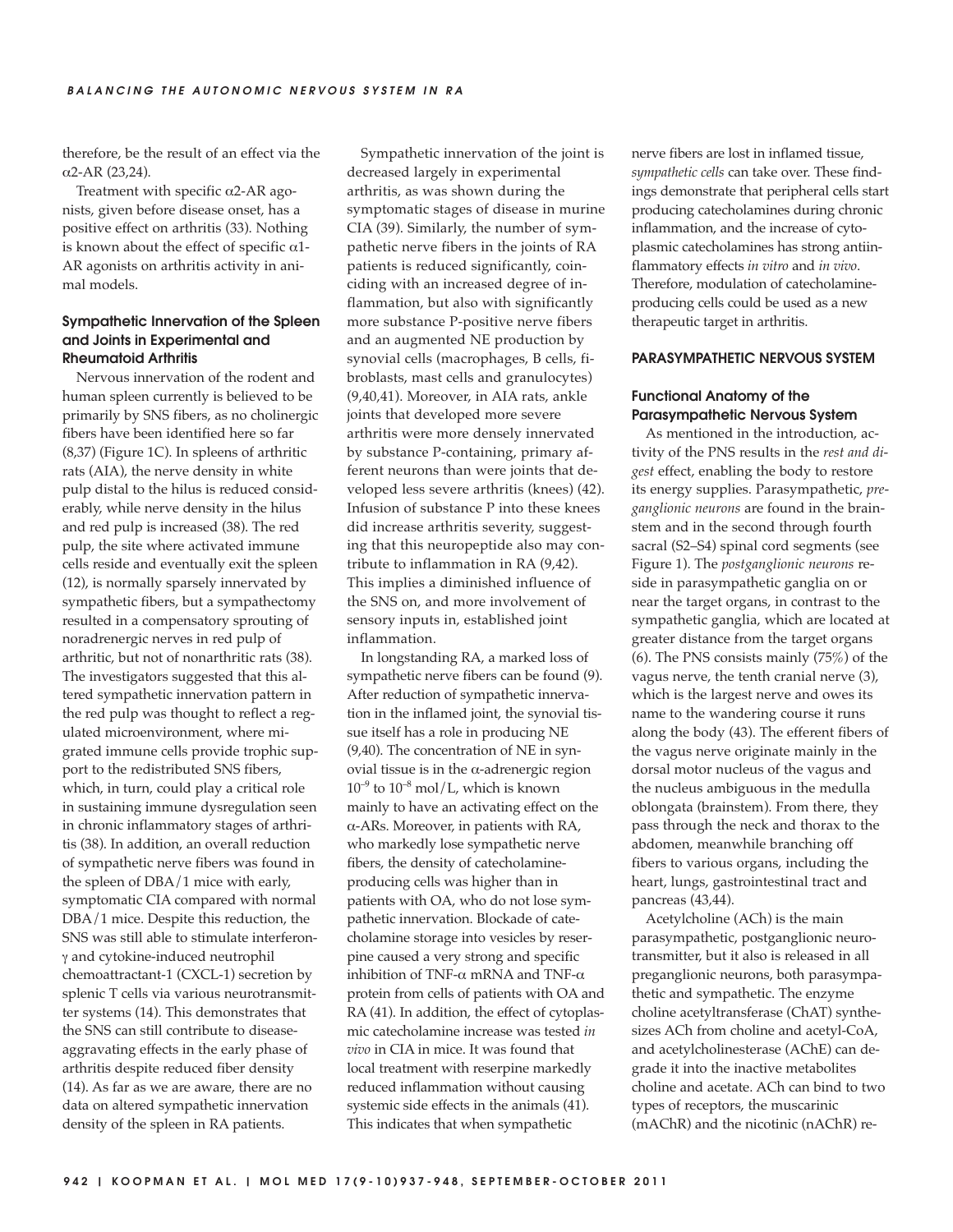ceptors, which are both widely expressed in neuronal as well as nonneuronal cells and can consist of different subunits. Many different nicotinic  $(α1–α10$  and  $β1–β4)$  and muscarinic (M1–M5) subunits have been identified, leading to a wide variety of possible receptors with different physiological functions (45–47). In the context of rheumatoid and experimental arthritis not much is known about the role of various nicotinic ( $\alpha$ 1–α6, α8–α10) and muscarinic (M1–M5) receptors. Therefore, in this review we will focus specifically on the  $\alpha$ 7 nicotinic acetylcholine receptor (α7nAChR).

The nonneuronal cells that can produce ACh, for example, epithelial, endothelial, mesothelial, muscle, and immune cells, also possess all functional components of the cholinergic system (48) and the cholinergic signaling in these cells is comparable to regular neurotransmission (49). Furthermore, it has been suggested that dysfunction in these nonneuronal cholinergic systems might be involved in the pathogenesis of several chronic diseases, such as colitis ulcerosa, cystic fibrosis and psoriasis (49).

#### **General Role of Parasympathetic Nervous System in Inflammation**

How exactly the PNS and, in particular, the vagus nerve are involved in the immune system is still under investigation. A summarizing review from 2007 that covered 20 years of neuroanatomical research on the autonomic innervation of the immune system stated that there is no neuroanatomical evidence for parasympathetic or vagal nerve innervation of any immune organs (8,50) (see Figure 1C). This conclusion was based on numerous studies that reported negative results for retrograde tracing from the immune organs to vagal brainstem nuclei, combined with absence of ACh, vesicular ACh transporter-labeled fibers and/or Ach-metabolizing enzymes, such as ChAT and AChE, in the immune organs. In addition, studies using electrical field stimulation of spleen slices indicated that sympathetic, but not cholinergic, nerve fibers innervate the spleen.

(14). On the other hand, there was local ACh expression, but this could be explained theoretically by release from splenic immune cells. In spite of the apparent absence of direct vagal nerve innervation, however, there is evidence that the spleen receives not only sympathetic signals, but also parasympathetic input (51). Recent work has shown that the vagus nerve may inhibit TNF- $α$  production by splenic macrophages via a signal from the celiac-superior mesenteric plexus projecting in the splenic nerve, which is comprised principally of catecholaminergic fibers (Figure 1B) (see section Route of the Cholinergic Antiinflammatory Pathway below) (52).

# **Role of Vagus Nerve: Cholinergic Antiinflammatory Pathway**

Whether directly innervating immune organs or not, it has been widely acknowledged that the PNS, through the vagus nerve, plays an important role in regulation of inflammation. Stimulation of peripheral, *afferent* vagus nerve fibers by endotoxin or cytokines can activate the HPA axis and SNS centrally, resulting in peripheral release of antiinflammatory glucocorticoids and NE (7,53–57). In addition, it has been shown that *efferent* vagus nerve fibers are involved in inflammatory modulation, by performing bilateral cervical vagotomy in a rat model of experimental sepsis (58). Subsequent electrical stimulation of the peripheral part of the vagus nerve significantly decreased serum TNF- $\alpha$ levels and prevented development of shock compared with vagotomized rats that did not receive electrical stimulation. This peripheral vagus nerve stimulation (VNS) in the vagotomized animals was not followed by enhanced glucocorticoid production, indicating that the suppressed TNF- $\alpha$  production could not be attributed to activation of the HPA axis, but was achieved merely through the efferent vagus nerve (58). This has been confirmed in subsequent studies, where VNS significantly attenuated TNF- $\alpha$  synthesis and improved clinical outcome in experimental models of hemorrhagic shock (59,60) and ischemia-reperfusion injury (59,60), and blocked leukocyte migration by inhibiting endothelial cell activation, a key regulator of leukocyte trafficking during inflammation, in the carrageenan air pouch rat model (61). This antiinflammatory influence of the efferent vagus nerve is now well known as the *cholinergic antiinflammatory pathway* (62).

#### **The** α**7 Nicotinic Acetylcholine Receptor**

In a first attempt to determine how the efferent vagus nerve establishes its antiinflammatory effect, *in vitro* experiments studying the cytokine release by primary human macrophages showed that ACh dose-dependently inhibited release of TNF-α, IL-1β and IL-6 after 4 and 20 h of LPS stimulation, primarily through nAChRs; production of the antiinflammatory cytokine IL-10 was unaffected (58). Nicotinic AChRs, which are integral membrane proteins belonging to the ligand-gated, ion channel superfamily, are further subdivided into muscle-type nicotinic receptors, found at the neuromuscular junction, and neuronal-type nicotinic receptors. In humans, 17 different subunits have been identified  $(\alpha 1-10)$ , β1–4, γ, δ, ε) and five transmembrane subunits are assembled around a central pore to form a homo- or heteromeric nAChR (63). Subsequent research led to the identification of the neuronal-type  $\alpha$ 7 nACh receptor subtype (α7nAChR) as the essential regulator of the antiinflammatory effect of ACh (64). Additional *in vitro* studies using human monocytes, PBMCs and whole blood showed that nicotine and the α7nAChR selective partial agonist GTS-21 dose-dependently inhibited the release of TNF- $\alpha$  and IL-1β after LPS stimulation, with GTS-21 being more potent than nicotine (64–66).

The  $\alpha$ 7nAChR consists of five  $\alpha$ 7 subunits that assemble to form a ligandbinding, homopentameric ion channel (67). The receptor is found not only on neurons and macrophages, but also is expressed widely on other nonneuronal cells, including immune cells, such as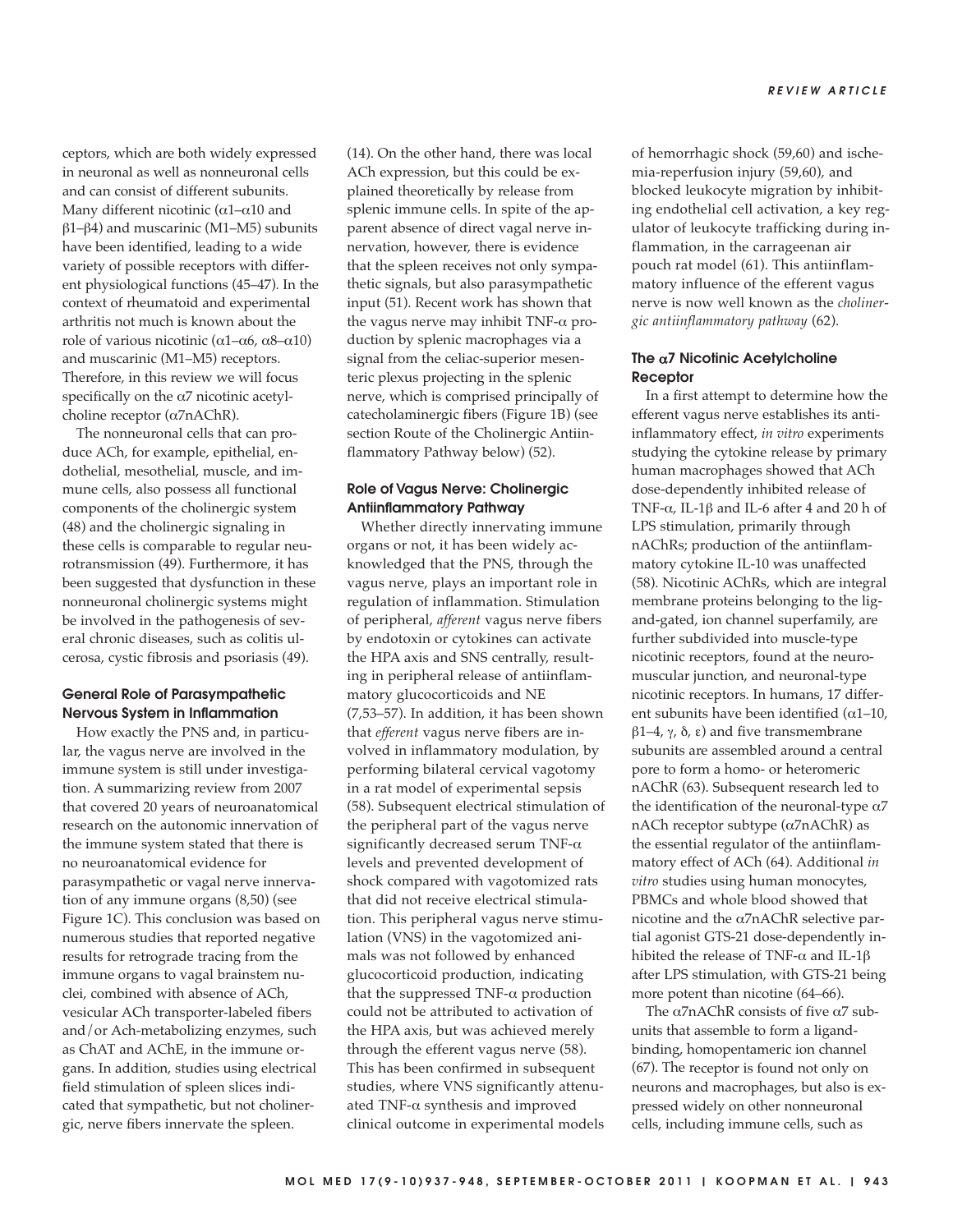monocytes, T and B lymphocytes, dendritic cells (68) and RA FLS (69–71). In addition to this classical variant of the  $\alpha$ 7 receptor, the human genome contains an alternative, partial duplication of the  $\alpha$ 7 subunit gene, called the *dup*α7 or "cholinergic receptor family with sequence similarity to  $\alpha$ 7." The main difference between this and the classical  $\alpha$ 7 is that this *dup*α7 subunit lacks binding sites for nicotine or other α7 agonists/ antagonists and, to date, the role of the *dup*α7 remains unclear. In fact, although it is transcribed in different cells, including human leukocytes (72) and FLS (69), it is not clear whether this transcript is ever translated into a functional protein and eventually can form a functional receptor (68,72). It is possible that the *dup*α7 has a regulatory role, intervening or contributing to the function of the classical α7nAChR and therefore might provide new pharmacological options (69).

Several *in vivo* studies confirmed the importance of the α7nAChR in the cholinergic antiinflammatory pathway. Receptor activation by specific agonists effectively attenuated immune responses and ameliorated disease severity in different experimental settings, including animal models for sepsis (73,74), pancreatitis (75), ischemia-reperfusion injury (76), postoperative ileus (77), acute lung injury (73), and, as discussed in more detail below, CIA (78,79). Moreover, in  $\alpha$ 7subunit-deficient mice, VNS failed to reduce serum TNF-α levels during endotoxemia (64).

## **Route of the Cholinergic Antiinflammatory Pathway**

Not only the  $\alpha$ 7nAChR is essential in the cholinergic antiinflammatory pathway, the spleen is thought to play an important role as well in the regulation of systemic inflammation by the efferent vagus nerve, since electrical VNS failed to diminish serum TNF-α levels in splenectomized mice treated with endotoxin (80). As mentioned earlier, there is no convincing evidence that the spleen is actually innervated by the vagus nerve (see Figure 1B). In this light, a further

study on unraveling the road of the cholinergic antiinflammatory pathway revealed that the nerve fibers found in apposition to the TNF-α-secreting macrophages in the spleen are catecholaminergic and not cholinergic (52). These catecholaminergic nerves proved to be required for functional inhibition of TNF-α production by VNS. It is thought that the vagus nerve functionally communicates with the splenic nerve at the level of the celiac and superior mesenteric ganglia which may lead to secretion of catecholamines, such as NE, by the splenic nerve (52). NE has been shown to have a direct, inhibitory effect on TNF- $\alpha$ secretion by splenic macrophages by acting on ARs (81,82). In addition, there is a direct inhibitory effect of ACh on TNF-α secretion by macrophages through activation of the α7nAChR (64). As the spleen contains and releases ACh upon splenic nerve stimulation (83,84), ACh is most likely produced by immune cells present in the spleen, which (also) attenuates cytokine production by signaling through α7nAChR on TNF-α-producing cells (52).

Interestingly, it was shown recently that GTS-21 can reduce serum TNF- $\alpha$ levels in both normal and splenectomized animals using an animal model of hemorrhagic shock (85). It is, therefore, conceivable that the cholinergic antiinflammatory pathway consists of two separate arms: (i) the inhibitory effect of ACh produced by nonneuronal cells on cytokine production by immune cells at the site of inflammation through α7nAChR activation and (ii) the immunosuppressive effect of the efferent vagus nerve by communicating with the splenic nerve via the celiac and superior mesenteric ganglia, and the subsequent stimulation of both α7nAChRs and ARs in the spleen.

# **Parasympathetic Nervous System in Experimental and Rheumatoid Arthritis**

We have described recently the role of the cholinergic antiinflammatory pathway in murine CIA (78). Systemic treatment with nicotine or the  $\alpha$ 7nAChR specific agonist AR-R17779 significantly ameliorated arthritis activity, whereas unilateral cervical vagotomy exacerbated the disease. The effect of AR-R17779 appeared more potent than that of nicotine, pointing to an important role of the α7nAChR in mediating the antiinflammatory effect. Moreover, AR-R17779 hardly crosses the blood-brain barrier, indicating that these effects are achieved by stimulation of peripheral α7nAChRs. We also tested the pharmacological and functional profile of two novel compounds, CTI-15311 and CTI-15072, with different effects on ion channel activity and investigated their role in modulating CIA (unpublished results, van Maanen *et al*.). Although both compounds bound to α7nAChR with high affinity, CTI-15311 acted like a classical agonist of ion channel activity, whereas CTI-15072 did not produce an electrical current, suggesting it can act as an ion channel antagonist. Despite not being able to induce significant levels of ion channel activity, CTI-15072 could still improve arthritis, albeit to a lesser extent than CTI-15311. Moreover, CTI-15072 was clearly distinct from typical competitive antagonists, since it was able to synergize with the positive allosteric α7nAChR-modulator PNU-120596 to induce detectable ion channel current, suggesting that it is a selective desensitizer of α7nAChR. These data provide direct evidence that the α7nAChR on immune cells does not require typical ion channel activation to exert its antiinflammatory effects. Moreover, CTI-15072 only showed 6% brain penetration, indicating that the antiinflammatory effect on experimental arthritis via the α7nAChR can be observed despite limited penetration of the central nervous system.

In subsequent experiments, it was demonstrated that clinical arthritis scores and synovial inflammation were increased markedly in α7nAChR-deficient mice compared with their wild-type littermates in both the acute and chronic phase of the disease (86). These data suggest that the α7nAChR, and thereby the cholinergic antiinflammatory pathway, is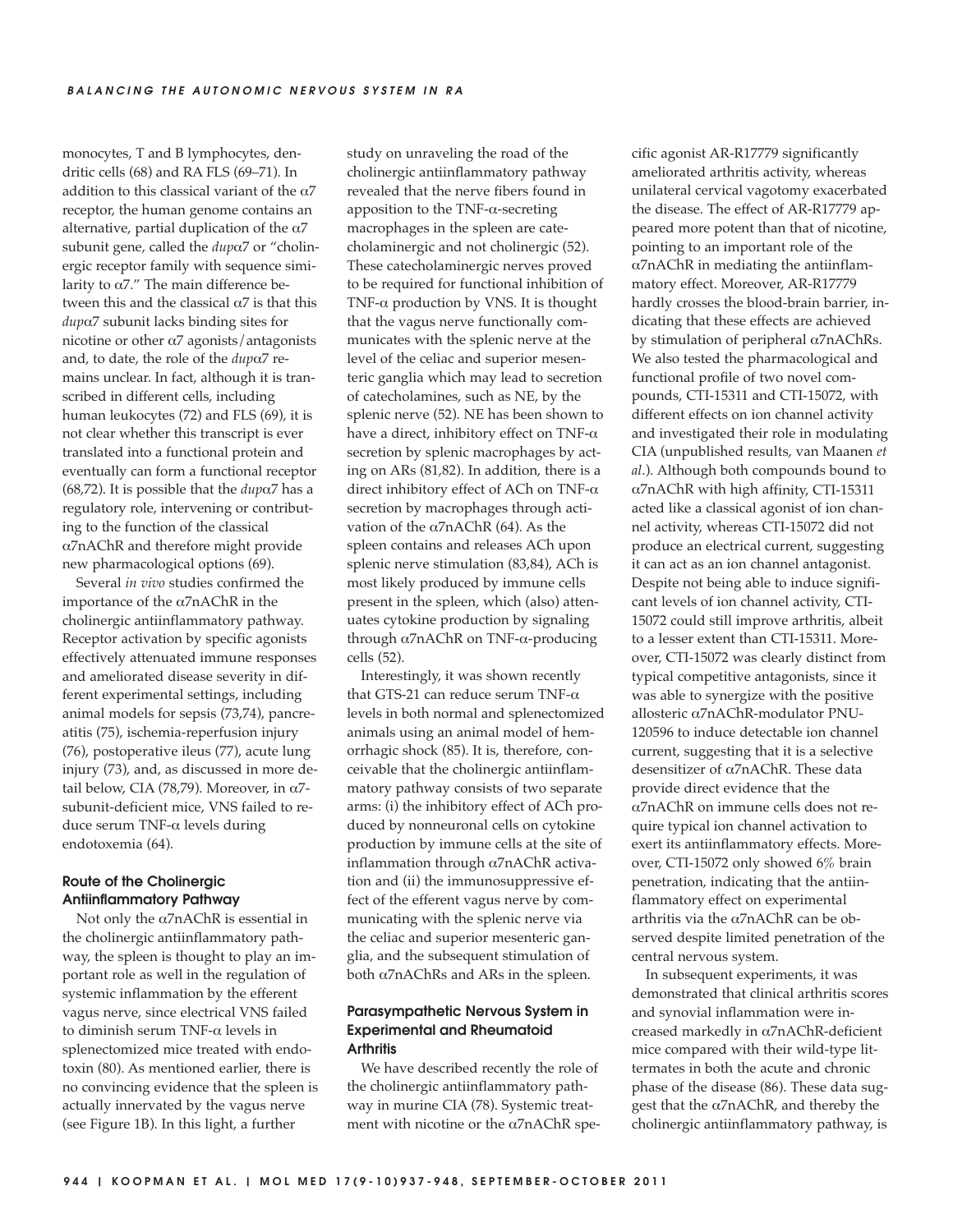involved in the regulation of arthritis activity in experimental arthritis. More evidence pointing toward a role for the α7nAChR in arthritis was obtained from experiments using whole blood from RA patients, who exhibited suppressed vagus nerve activity (87). Upon stimulation, inflammatory cells from these whole blood cultures produced less  $TNF-\alpha$  as compared with healthy controls, but the addition of cholinergic agonists to the stimulated whole blood cultures still suppressed cytokine production significantly, implying that targeting the α7nAChR could indeed be a new treatment option in these patients (87).

# **Presence of the** α**7 Nicotinic Acetylcholine Receptor in the Joint**

To date, there is no explicit evidence of vagal innervation of the joints (Figure 1D). However, we and others have shown that the α7nAChR is expressed in synovial tissue and on RA FLS. *In vitro* stimulation of the receptor (with ACh or α7nAChR agonists) suppressed TNF-αand IL-1β-induced production of IL-6 and IL-8 by RA FLS (69,70). Furthermore, the presence of a nonneuronal cholinergic system in human synovial tissue was described recently. Synovial biopsies from RA and OA patients showed expression of ChAT in both mononuclearlike cells as well as FLS, indicating that ACh can be produced locally by these cells (88). This local ACh production might be important in the regulation of joint inflammation, thereby contributing to the cholinergic antiinflammatory pathway. Whether the release of nonneuronal ACh is triggered by neuronally released ACh or if the nonneuronal cholinergic system in synovial tissue acts independently from cholinergic nerves remains to be investigated further (89).

The regulation of immune function is certainly not bound to be exerted by ACh alone, but a potentiating effect of other endogenous cholinergic agonists may be conducive. One such agonist is SLURP-1 (secreted mammalian Ly6/urokinase plasminogen-type activator receptor-related protein-1), which

is produced by both lymphocytes and macrophages, and has been shown to potentiate ACh-mediated α7nAChR activation (90).

# **DYSREGULATION OF AUTONOMIC NERVOUS SYSTEM IN RHEUMATOID ARTHRITIS**

As discussed, both the SNS and PNS, and also the HPA axis, influence immune homeostasis. Inflammatory mediators signal to the brain via the circulation or via afferent fibers of the vagus nerve, thereby activating the SNS and/or PNS (Figure 1E). Efferent SNS and vagal nerve fibers then induce local catecholamine and ACh production by neurons or nonneuronal cells. The final effects are difficult to predict, as there are many different signaling molecules and receptors involved depending on the disease phase.

The autonomic dysfunction in RA patients is characterized by an increased overall sympathetic tone and decreased activity of the vagus nerve. This indicates that the normal equilibrium, where the SNS and PNS act oppositely and have contrary effects, is in imbalance and this disturbance might contribute to the induction and/or persistence of the disease (19,91–95). When immune homeostasis is disturbed, both the SNS and HPA axis are activated to restore this. In RA patients, however, inadequately low levels of cortisol were seen in relationship to inflammation and controlled physiological stress (96). These findings led to the assumption that the HPA axis and SNS have been uncoupled in these patients, resulting in a strong proinflammatory situation (30,96). Other changes also take place, for example, density of sympathetic nerve fibers in arthritic patients are decreased (14), while SNS fibers in the spleen redistribute toward the red pulp where the immune cells reside, suggesting there is an altered sympathetic-to-immune system signaling in RA.

Simultaneously, low tone of the vagus nerve means low activity of the cholinergic antiinflammatory pathway, which also can lead to higher cytokine levels,

thereby contributing to this proinflammatory status. Of note, surgical unilateral vagotomy for gastric disease in humans had no effect on the risk of developing RA, but vagotomy at a different anatomical level might have resulted in a different result (97). When considering the parasympathetic-to-immune system signaling, our data show that the cholinergic antiinflammatory pathway contributes to control of disease activity in experimental arthritis, since interruption of this pathway can lead to aggravation of arthritis. Our findings support and extend the pioneering work by KJ Tracey, suggesting that tonic activity of the vagus nerve is essential to maintain immune homeostasis (62). Impairment of this activity could lead to unrestrained cytokine responses and damage to the host.

It is unknown whether the dysregulation of the autonomic nervous system is initiated by an increase in SNS activity (for example, stress) followed by decrease in vagus nerve activity, or if it is the other way around. Regardless, based on experimental results stated above, it seems likely that the autonomic imbalance observed in experimental arthritis and RA patients is, at least partially, responsible for sustaining the inflammatory status. Further insight into this autonomic dysregulation in RA is essential to determine how and to what extent it contributes to the development, persistence and exacerbation of arthritis.

# **POTENTIAL CLINICAL IMPLICATIONS FOR MODULATION OF THE NERVE SYSTEM IN INFLAMMATORY DISEASES**

The immunoregulatory potential of the SNS has led to the proposition of new antiinflammatory therapeutic approaches for RA. Based on animal models discussed above, it can be envisaged that intervening with SNS activity can influence inflammation in RA. Until now, no clinical testing of AR agents as a treatment option for RA patients has been performed. Since data targeting AR receptors obtained from animal models are somewhat variable, it is difficult to draw definitive conclusions as to which treat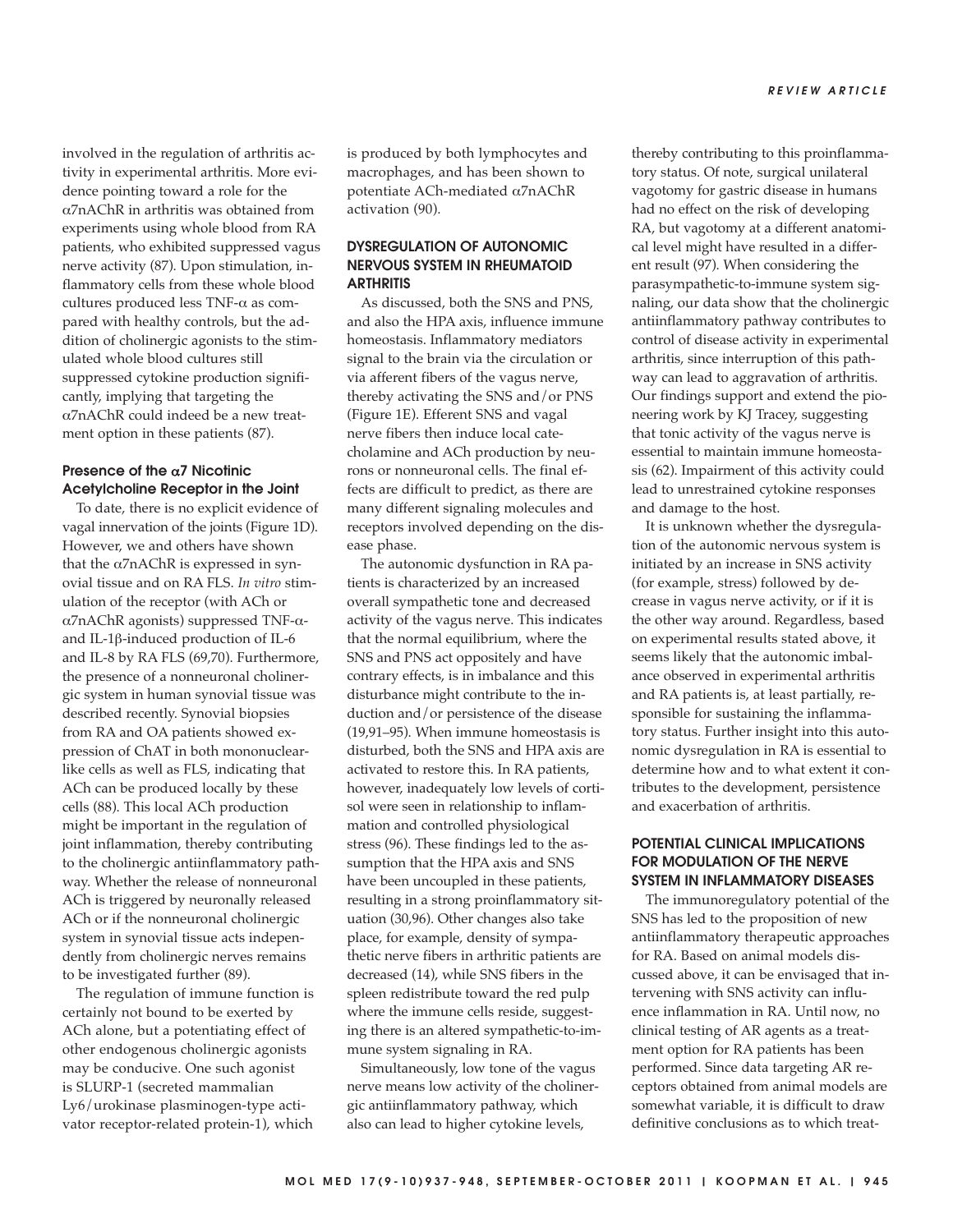ment would be beneficial in arthritis patients.

The PNS can exert its antiinflammatory effects via the vagal cholinergic antiinflammatory pathway in which the neurotransmitter acetylcholine plays an important role. The discovery of the cholinergic antiinflammatory pathway has paved the way for new therapeutic strategies for inflammation-mediated diseases like RA. The two major treatment options are pharmacological intervention or electric stimulation of the vagus nerve (VNS). The cholinergic antiinflammatory pathway can be stimulated by pharmacologic activation of the nAChRs. The observation that specific nAChRα7 agonists diminish disease in several animal models of inflammation, including animal models for arthritis (78,79) and experimental colitis (98), suggests that therapeutic agents that can modify cholinergic signaling might be beneficial in humans. Nicotine, a potent nAChRα7 agonist, has been used extensively to examine the cholinergic antiinflammatory pathway in animal models. However, the therapeutic value of nicotine is limited, because of its lack of specificity and toxicity. To avoid side effects caused by nicotine, more specific nAChR agonists have been designed. The most extensively characterized nAChR specific agonist is GTS-21, a nAChRα7 agonist that also affects 42 nAChR. GTS-21 is well tolerated in healthy volunteers as well as in patients with schizophrenia and Alzheimer's disease (99). In addition, there is evidence indicating that centrally acting cholinergic drugs used in treatment of Alzheimer's patients can modulate peripheral immune responses, which make this group of drugs interesting to explore in inflammatory disorders (100).

A novel antiinflammatory strategy also could be developed by means of optimal VNS generated by a special device. VNS has recently been shown to inhibit development of CIA in rats using a constant voltage stimulus (5 V, 2 ms, 1 Hz) starting at day 10 after the second immunization (101). Vagus nerve stimulation already is used in patients with drug resistant epilepsy and depression. The left vagus nerve is stimulated via an implantable electrode. Vagus nerve stimulation had beneficial effects in both disorders without major side effects (99). A recent study investigating in more detail the effect of VNS on the immune system in 11 patients with refractory epilepsy demonstrated that VNS causes a rebalancing of the immune system compared with a control group (102). The effects of VNS on pro- and antiinflammatory cytokines in peripheral blood observed in this study in combination with the results found in the rat model of arthritis suggest that VNS could be a promising strategy in the treatment of RA patients.

Overall, data obtained from a large number of *in vitro* and *in vivo* studies imply that therapeutic agents targeting the PNS via the cholinergic antiinflammatory pathway or targeting the SNS via AR receptors can be an important future treatment option in a variety of conditions. However, further preclinical and clinical studies are needed to further explore the potential and safety of these approaches in patients with inflammatory disorders.

#### **ACKNOWLEDGMENTS**

Supported by Dutch Arthritis Association grant NR 09-1-307. In addition, the authors would like to thank Beatrijs M Lodde for editorial assistance.

#### **DISCLOSURE**

PP Tak recieved research support from SetPoint and Critical Therapeutics.

#### **REFERENCES**

- 1. Bartok B, Firestein GS. (2010) Fibroblast-like synoviocytes: key effector cells in rheumatoid arthritis. *Immunol*. *Rev*. 233:233–55.
- 2. Tak PP, Bresnihan B. (2000) The pathogenesis and prevention of joint damage in rheumatoid arthritis: advances from synovial biopsy and tissue analysis. *Arthritis Rheum*. 43:2619–33.
- 3. Guyton AC, Hall JE. (2000) *Textbook of Medical Physiology*. 10th edition. Philadelphia, PA: WB Saunders Company. 1064 pp.
- 4. Steinman L. (2004) Elaborate interactions between the immune and nervous systems. *Nat*. *Immunol*. 5:575–81.
- 5. Veale D, Farrell M, Fitzgerald O. (1993) Mechanism of joint sparing in a patient with unilateral psoriatic arthritis and a longstanding hemiplegia. *Br*. *J*. *Rheumatol*. 32:413–6.
- 6. Martin JH. (2003) Functional anatomy of autonomic nervous control. In: *Neuroanatomy: Text and Atlas*. McGraw-Hill Medical, New York, NY, pp. 358–63.
- 7. Elenkov IJ, Wilder RL, Chrousos GP, Vizi ES. (2000) The sympathetic nerve—an integrative interface between two supersystems: the brain and the immune system. *Pharmacol*. *Rev*. 52:595–638.
- 8. Nance DM, Sanders VM. (2007) Autonomic innervation and regulation of the immune system (1987–2007). *Brain Behav*. *Immun*. 21:736–45.
- 9. Miller LE, Justen HP, Scholmerich J, Straub RH. (2000) The loss of sympathetic nerve fibers in the synovial tissue of patients with rheumatoid arthritis is accompanied by increased norepinephrine release from synovial macrophages. *FASEB J*. 14:2097–107.
- 10. Bluthe RM, *et al*. (1994) Lipopolysaccharide induces sickness behaviour in rats by a vagal mediated mechanism. *C*. *R*. *Acad*. *Sci*. *III*. 317:499–503.
- 11. Watkins LR, *et al*. (1995) Blockade of interleukin-1 induced hyperthermia by subdiaphragmatic vagotomy: evidence for vagal mediation of immune-brain communication. *Neurosci*. *Lett*. 183:27–31.
- 12. Bellinger DL, *et al*. (2008) Sympathetic modulation of immunity: relevance to disease. *Cell*. *Immunol*. 252:27–56.
- 13. Lorton D, *et al*. (2009) Differences in the injury/ sprouting response of splenic noradrenergic nerves in Lewis rats with adjuvant-induced arthritis compared with rats treated with 6-hydroxydopamine. *Brain Behav*. *Immun*. 23:276–85.
- 14. Straub RH, Rauch L, Fassold A, Lowin T, Pongratz G. (2008) Neuronally released sympathetic neurotransmitters stimulate splenic interferon-gamma secretion from T cells in early type II collagen-induced arthritis. *Arthritis Rheum*. 58:3450–60.
- 15. Hahn PY, Yoo P, Ba ZF, Chaudry IH, Wang P. (1998) Upregulation of Kupffer cell beta adrenoceptors and cAMP levels during the late stage of sepsis. *Biochim*. *Biophys*. *Acta*. 1404:377–84.
- 16. Viswanathan K, Dhabhar FS. (2005) Stress-induced enhancement of leukocyte trafficking into sites of surgery or immune activation. *Proc*. *Natl*. *Acad*. *Sci*. *U*. *S*. *A*. 102:5808–13.
- 17. Redwine L, Snow S, Mills P, Irwin M. (2003) Acute psychological stress: effects on chemotaxis and cellular adhesion molecule expression. *Psychosom*. *Med*. 65:598–603.
- 18. Goebel MU, Mills PJ. (2000) Acute psychological stress and exercise and changes in peripheral leukocyte adhesion molecule expression and density. *Psychosom*. *Med*. 62:664–70.
- 19. Evrengul H, *et al*. (2004) Heart rate variability in patients with rheumatoid arthritis. *Rheumatol*. *Int*. 24:198–202.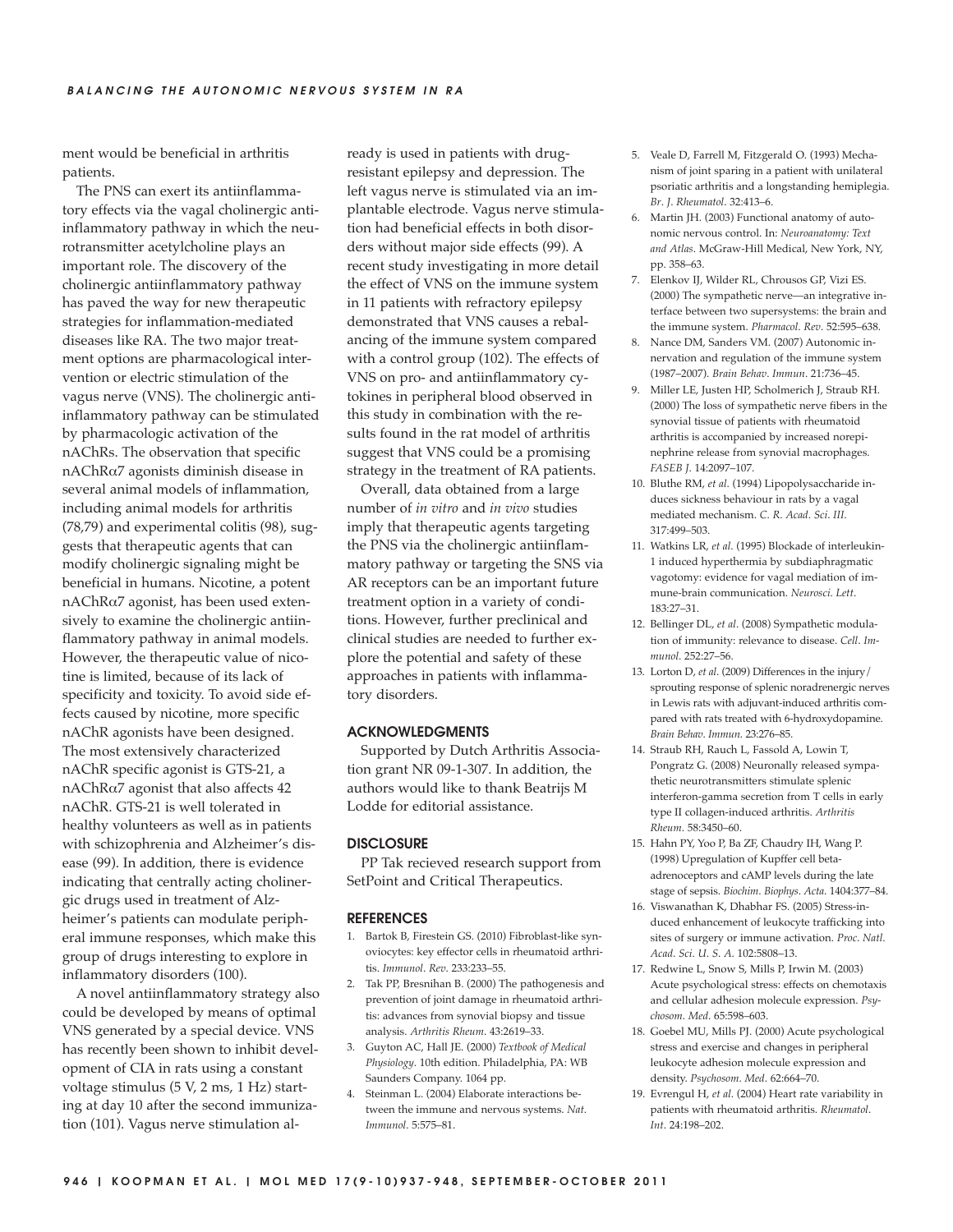- 20. Straub RH, Dhabhar FS, Bijlsma JW, Cutolo M. (2005) How psychological stress via hormones and nerve fibers may exacerbate rheumatoid arthritis. *Arthritis Rheum*. 52:16–26.
- 21. Wilder RL. (1995) Neuroendocrine-immune system interactions and autoimmunity. *Annu*. *Rev*. *Immunol*. 13:307–38.
- 22. Coderre TJ, Basbaum AI, Dallman MF, Helms C, Levine JD. (1990) Epinephrine exacerbates arthritis by an action at presynaptic B2-adrenoceptors. *Neuroscience*. 34:521–3.
- 23. Levine JD, Coderre TJ, Helms C, Basbaum AI. (1988) Beta 2-adrenergic mechanisms in experimental arthritis. *Proc*. *Natl*. *Acad*. *Sci*. *U*. *S*. *A*. 85:4553–6.
- 24. Lubahn CL, Schaller JA, Bellinger DL, Sweeney S, Lorton D. (2004) The importance of timing of adrenergic drug delivery in relation to the induction and onset of adjuvant-induced arthritis. *Brain Behav*. *Immun*. 18:563–71.
- 25. Baerwald C, Graefe C, Muhl C, Von Wichert P, Krause A. (1992) Beta 2-adrenergic receptors on peripheral blood mononuclear cells in patients with rheumatic diseases. *Eur*. *J*. *Clin*. *Invest*. 22 Suppl 1:42–6.
- 26. Baerwald CG, *et al*. (1997) Impaired sympathetic influence on the immune response in patients with rheumatoid arthritis due to lymphocyte subset-specific modulation of beta 2-adrenergic receptors. *Br*. *J*. *Rheumatol*. 36:1262–9.
- 27. Wahle M, *et al*. (2005) Beta2-adrenergic receptors mediate the differential effects of catecholamines on cytokine production of PBMC. *J*. *Interferon Cytokine Res*. 25:384–94.
- 28. Kuis W, *et al*. (1996) The autonomic nervous system and the immune system in juvenile rheumatoid arthritis. *Brain Behav*. *Immun*. 10:387–98.
- 29. Rouppe van der Voort C, Kavelaars A, van de Pol M, Heijnen CJ. (1999) Neuroendocrine mediators up-regulate alpha1b- and alpha1dadrenergic receptor subtypes in human monocytes. *J*. *Neuroimmunol*. 95:165–73.
- 30. Straub RH, Harle P. (2005) Sympathetic neurotransmitters in joint inflammation. *Rheum*. *Dis*. *Clin*. *North*. *Am*. 31:43–59, viii.
- 31. Wahle M, *et al*. (1999) Disease activity related catecholamine response of lymphocytes from patients with rheumatoid arthritis. *Ann*. *N*. *Y*. *Acad*. *Sci*. 876:287–96.
- 32. Heijnen CJ, *et al*. (1996) Functional alpha 1 adrenergic receptors on leukocytes of patients with polyarticular juvenile rheumatoid arthritis. *J*. *Neuroimmunol*. 71:223–6.
- 33. Coderre TJ, Basbaum AI, Helms C, Levine JD. (1991) High-dose epinephrine acts at alpha 2 adrenoceptors to suppress experimental arthritis. *Brain Res*. 544:325–8.
- 34. Malfait AM, *et al*. (1999) The beta2-adrenergic agonist salbutamol is a potent suppressor of established collagen-induced arthritis: mechanisms of action. *J*. *Immunol*. 162:6278–83.
- 35. Harle P, Mobius D, Carr DJ, Scholmerich J, Straub RH. (2005) An opposing time-dependent

immune-modulating effect of the sympathetic nervous system conferred by altering the cytokine profile in the local lymph nodes and spleen of mice with type II collagen-induced arthritis. *Arthritis Rheum*. 52:1305–13.

- 36. Harle P, Pongratz G, Albrecht J, Tarner IH, Straub RH. (2008) An early sympathetic nervous system influence exacerbates collagen-induced arthritis via CD4+CD25+ cells. *Arthritis Rheum*. 58:2347–55.
- 37. Steiniger B, Barth P. (2000) *Microanatomy and Function of the Spleen*. New York: Spinger. Section 8.2, Blood Circulation in the Splenic Red Pulp: Subpopulations of Fibroblasts and Their Role; pp. 74–8. Advances in Anatomy, Embryology and Cell Biology; volume 151.
- 38. Lorton D, *et al*. (2005) Changes in the density and distribution of sympathetic nerves in spleens from Lewis rats with adjuvant-induced arthritis suggest that an injury and sprouting response occurs. *J*. *Comp*. *Neurol*. 489:260–73.
- 39. del Rey A, *et al*. (2008) Disrupted brain-immune system-joint communication during experimental arthritis. *Arthritis Rheum*. 58:3090–9.
- 40. Miller LE, Grifka J, Scholmerich J, Straub RH. (2002) Norepinephrine from synovial tyrosine hydroxylase positive cells is a strong indicator of synovial inflammation in rheumatoid arthritis. *J*. *Rheumatol*. 29:427–35.
- 41. Capellino S, *et al*. (2010) Catecholamine-producing cells in the synovial tissue during arthritis: modulation of sympathetic neurotransmitters as new therapeutic target. *Ann*. *Rheum*. *Dis*. 69:1853–60.
- 42. Levine JD, *et al*. (1984) Intraneuronal substance P contributes to the severity of experimental arthritis. *Science*. 226:547–9.
- 43. Berthoud HR, Neuhuber WL. (2000) Functional and chemical anatomy of the afferent vagal system. *Auton*. *Neurosci*. 85:1–17.
- 44. Pavlov VA, Wang H, Czura CJ, Friedman SG, Tracey KJ. (2003) The cholinergic anti-inflammatory pathway: a missing link in neuroimmunomodulation. *Mol*. *Med*. 9:125–34.
- 45. de Jonge WJ, *et al*. (2005) Stimulation of the vagus nerve attenuates macrophage activation by activating the Jak2-STAT3 signaling pathway. *Nat*. *Immunol*. 6:844–51.
- 46. Kalamida D, *et al*. (2007) Muscle and neuronal nicotinic acetylcholine receptors. Structure, function and pathogenicity. *FEBS J*. 274:3799–845.
- 47. Wess J. (1996) Molecular biology of muscarinic acetylcholine receptors. *Crit*. *Rev*. *Neurobiol*. 10:69–99.
- 48. Wessler I, Kilbinger H, Bittinger F, Unger R, Kirkpatrick CJ. (2003) The non-neuronal cholinergic system in humans: expression, function and pathophysiology. *Life Sci*. 72:2055–61.
- 49. Wessler I, Kirkpatrick CJ. (2008) Acetylcholine beyond neurons: the non-neuronal cholinergic system in humans. *Br*. *J*. *Pharmacol*. 154:1558–71.
- 50. Wess J. (1996) Molecular biology of muscarinic acetylcholine receptors. *Crit*. *Rev*. *Neurobiol*. 10:69–99.
- 51. Buijs RM, van der Vliet J, Garidou ML, Huitinga I, Escobar C. (2008) Spleen vagal denervation inhibits the production of antibodies to circulating antigens. *PLoS One*. 3:e3152.
- 52. Rosas-Ballina M, *et al*. (2008) Splenic nerve is required for cholinergic antiinflammatory pathway control of TNF in endotoxemia. *Proc*. *Natl*. *Acad*. *Sci*. *U*. *S*. *A*. 105:11008–13.
- 53. Gaykema RP, Dijkstra I, Tilders FJ. (1995) Subdiaphragmatic vagotomy suppresses endotoxin induced activation of hypothalamic corticotropinreleasing hormone neurons and ACTH secretion. *Endocrinology*. 136:4717–20.
- 54. Gaykema RP, Chen CC, Goehler LE. (2007) Organization of immune-responsive medullary projections to the bed nucleus of the stria terminalis, central amygdala, and paraventricular nucleus of the hypothalamus: evidence for parallel viscerosensory pathways in the rat brain. *Brain Res*. 1130:130–45.
- 55. Goehler LE, *et al*. (1997) Vagal paraganglia bind biotinylated interleukin-1 receptor antagonist: a possible mechanism for immune-to-brain communication. *Brain Res*. *Bull*. 43:357–64.
- 56. Hosoi T, Okuma Y, Nomura Y. (2000) Electrical stimulation of afferent vagus nerve induces IL-1beta expression in the brain and activates HPA axis. *Am*. *J*. *Physiol*. *Regul*. *Integr*. *Comp*. *Physiol*. 279:R141–7.
- 57. Maier SF, Goehler LE, Fleshner M, Watkins LR. (1998) The role of the vagus nerve in cytokine-tobrain communication. *Ann*. *N*. *Y*. *Acad*. *Sci*. 840:289–300.
- 58. Borovikova LV, *et al*. (2000) Vagus nerve stimulation attenuates the systemic inflammatory response to endotoxin. *Nature*. 405:458–62.
- 59. Bernik TR, *et al*. (2002) Cholinergic antiinflammatory pathway inhibition of tumor necrosis factor during ischemia reperfusion. *J*. *Vasc*. *Surg*. 36:1231–6.
- 60. Guarini S, *et al*. (2003) Efferent vagal fibre stimulation blunts nuclear factor-kappaB activation and protects against hypovolemic hemorrhagic shock. *Circulation*. 107:1189–94.
- 61. Saeed RW, *et al*. (2005) Cholinergic stimulation blocks endothelial cell activation and leukocyte recruitment during inflammation. *J*. *Exp*. *Med*. 201:1113–23.
- 62. Tracey KJ. (2009) Reflex control of immunity. *Nat*. *Rev*. *Immunol*. 9:418–28.
- 63. Kalamida D, *et al*. (2007) Muscle and neuronal nicotinic acetylcholine receptors. Structure, function and pathogenicity. *FEBS J*. 274:3799–845.
- 64. Wang H, *et al*. (2003) Nicotinic acetylcholine receptor alpha7 subunit is an essential regulator of inflammation. *Nature*. 421:384–8.
- 65. Kox M, *et al*. (2009) GTS-21 inhibits pro inflammatory cytokine release independent of the Toll-like receptor stimulated via a transcriptional mechanism involving JAK2 activation. *Biochem*. *Pharmacol*. 78:863–72.
- 66. Rosas-Ballina M, *et al*. (2009) The selective alpha7 agonist GTS-21 attenuates cytokine production in